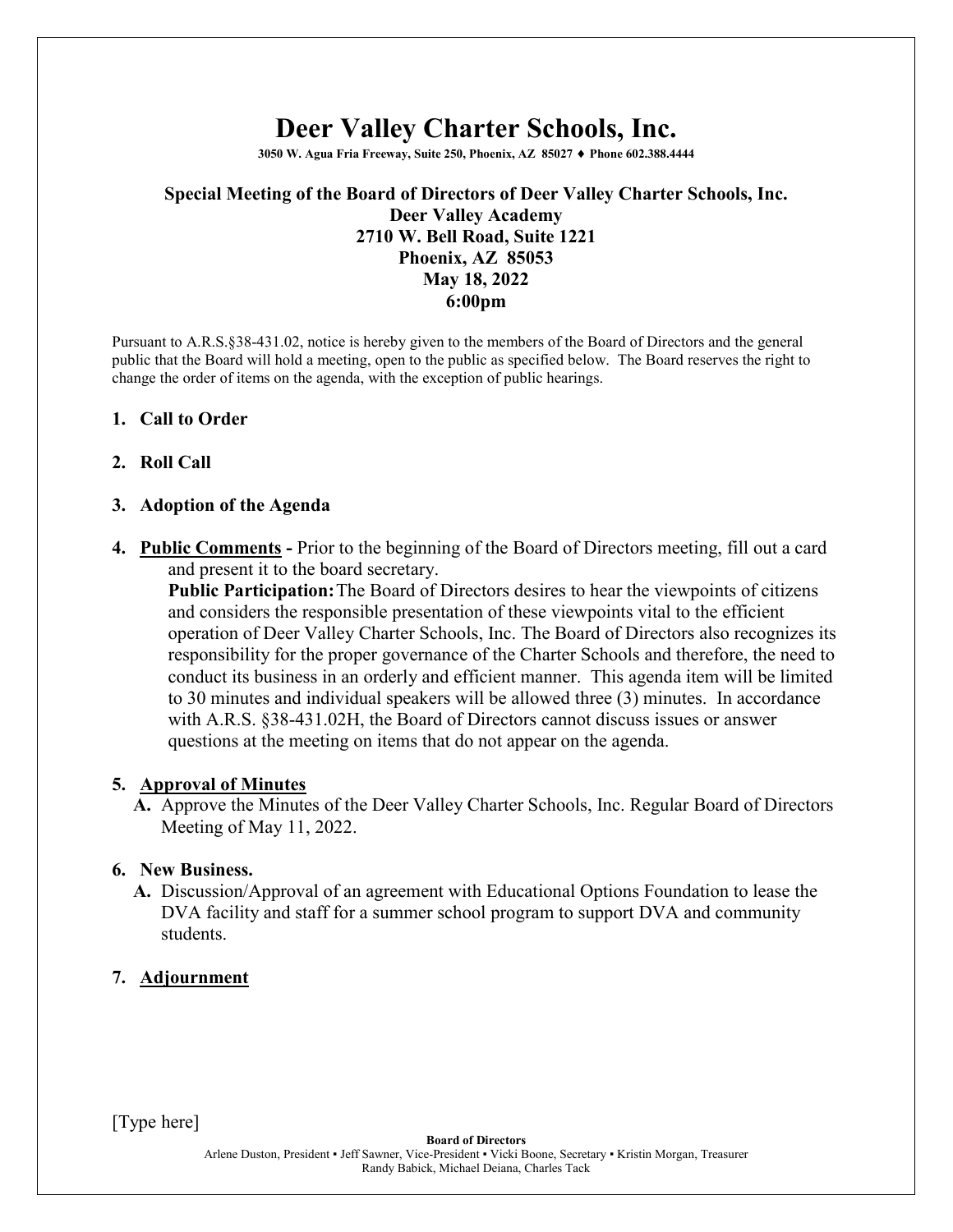## **BOARD AGENDA ITEM 5A**

TOPIC: Minutes of Special Meeting of May 11, 2022 Unofficial until approved and signed

# **Deer Valley Charter Schools, Inc.**

**3050 W. Agua Fria Freeway, Suite 250, Phoenix, AZ 85027 ♦ Phone 602.388.4444**

Minutes of a Special Meeting of the Board of Directors of Deer Valley Charter Schools, Inc. Deer Valley Academy 2710 W. Bell Road Suite 1221 Phoenix, AZ 85053 May 11, 2022 at 6:00pm

**1. Call to Order.** Mrs. Duston called the meeting to order at 6:03pm on May 11, 2022

**2. Roll Call**. Present were: Mr. Jeff Sawner, Mrs. Vicki Boone, Mrs. Kristin Morgan. Attending by Conference Call were Mr. Randy Babick, Mrs. Arlene Duston and Mr. Michael Deiana. Also in attendance were Executive Director Steve Durand, Superintendent Barbara Dalicandro and Guest Mr. Charles Tack.

**3. Adoption of the Agenda.** Mrs. Boone moved to adopt the agenda as posted. Mr. Sawner seconded the motion and it passed 6-0. (Babick, Boone, Deiana, Duston, Morgan, and Sawner voting in favor)

## **4. Public Comment.** None

#### **5. Approval of Minutes**

**A.** Minutes of the Deer Valley Charter Schools, Inc. regular Board of Directors meeting of April 20, 2022. Mr. Sawner moved to approve the minutes of the April 20, 2022 regular board meeting. Mrs. Boone seconded the motion and it carried 6-0. (Babick, Boone, Deiana, Duston, Morgan, and Sawner voting in favor)

## **6. New Business.**

- **A.** Acceptance of resignation of Katheryn Hedges from the DVCSI Board of Directors effective April 15, 2022. Mrs. Boone moved to accept Katheryn Hedges resignation from the DVCSI Board of Directors. Mr. Babick seconded the motion. Mrs. Duston stated the Board appreciated Mrs. Hedges' many years of service and her expertise in education. The motion carried with a vote of 6-0 (Babick, Boone, Deiana, Duston, Morgan, and Sawner voting in favor).
- **B.** Approval of a new board member. Mr. Sawner nominated Charles Tack to fill the vacancy of Mrs. Hedges' term ending December 31, 2022. Mrs. Boone seconded the nomination. Nomination form was in the board packet. Mr. Sawner stated that Mr. Tack will be an asset to the board with his experience at the AZ Department of Education, AZ State Board for Charter Schools and concern for students' academic success. The motion passed with a vote of 6-0 (Babick, Boone, Deiana, Duston, Morgan, and Sawner voting in favor). Mr. Tack's board service will begin at the close of the meeting.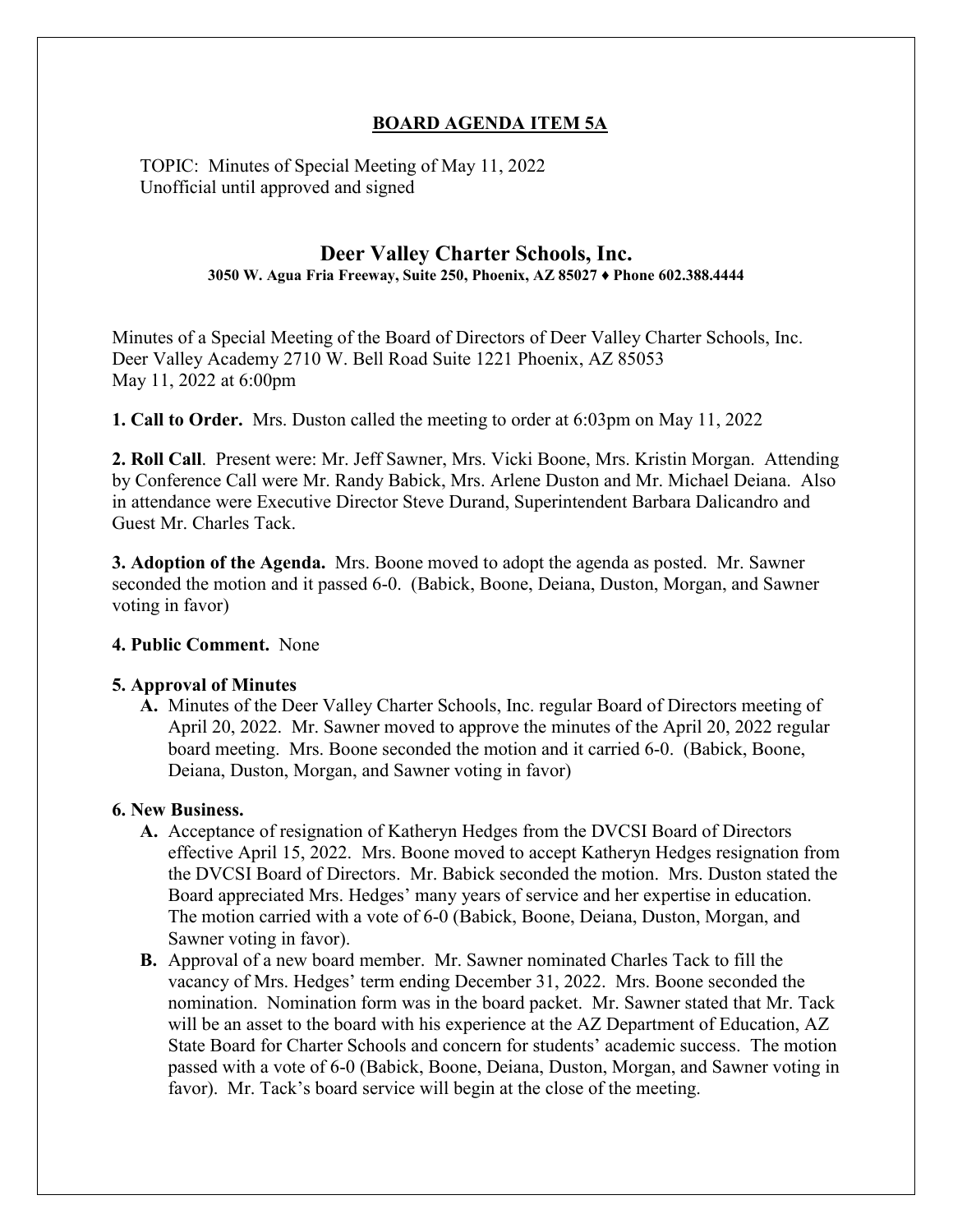Deer Valley Charter Schools, Inc. Minutes of the Board of Directors Meeting of May 11, 2022 Page 2 of 2

**C.** Approval of a new Charter Representative.Mr. Sawner nominated Charles Tack to serve as the Charter Representative for Deer Valley Academy. Mr. Babick seconded the motion. When asked about his familiarity with requirements of this position, Mr. Tack stated he had served as the Executive Director for the AZ State Board for Charter Schools and is well acquainted with policies and processes in the state office. The motion passed with a vote of 6-0 (Babick, Boone, Deiana, Duston, Morgan, and Sawner voting in favor)

**7. Adjournment.** Mr. Sawner moved to adjourn the meeting at 6:19pm. Mrs. Boone seconded the motion and the motion carried with a vote of 6-0. (Babick, Boone, Deiana, Duston, Morgan, and Sawner voting in favor)

Approved: Date: